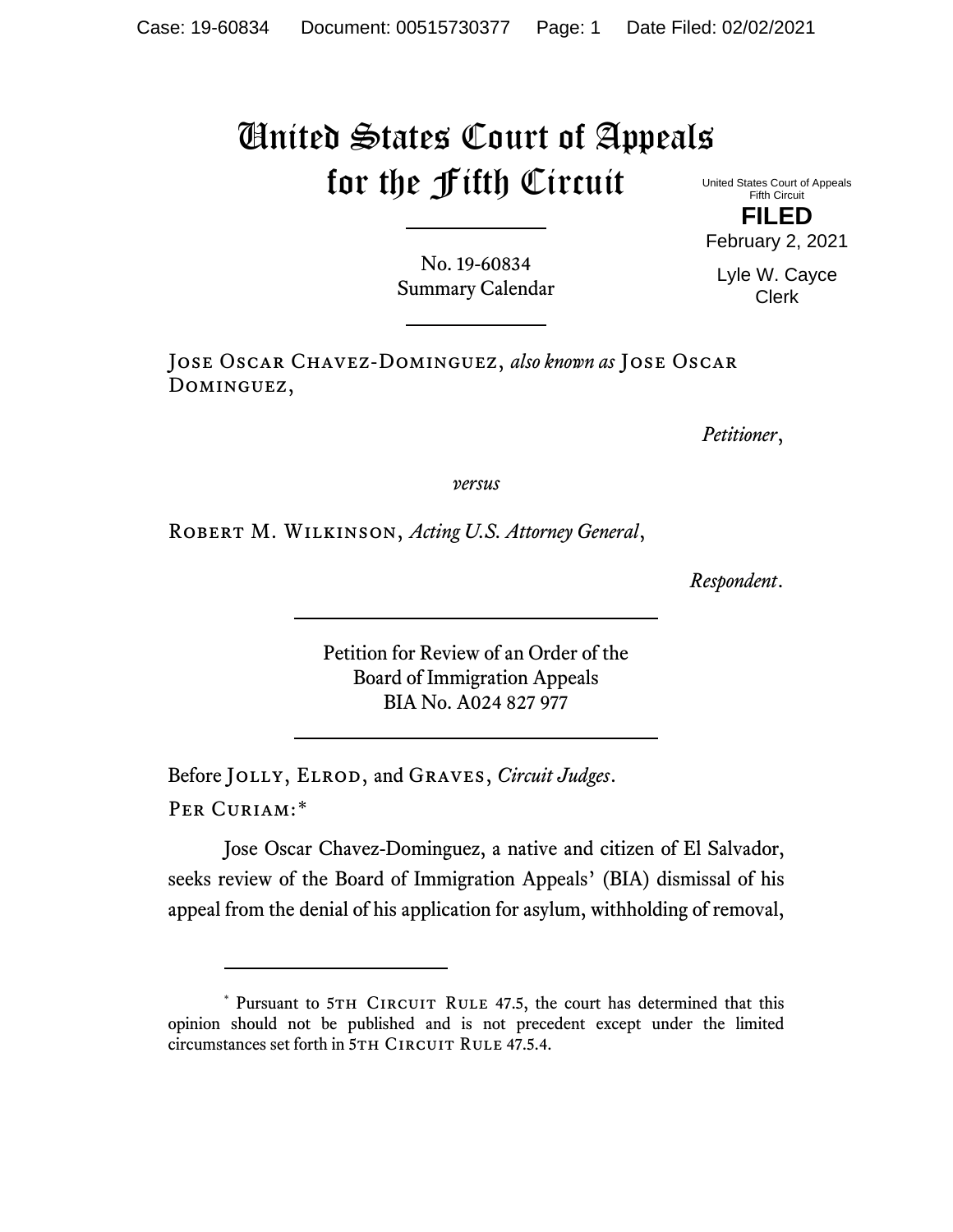## No. 19-60834

and relief under the Convention Against Torture (CAT). We review factual findings under the substantial evidence standard and legal questions de novo, giving deference to the BIA's interpretation of any ambiguous immigration statutes. *Orellana-Monson v. Holder*, 685 F.3d 511, 517-18 (5th Cir. 2012).

Proceeding pro se, Chavez-Dominguez contends that the immigration judge's (IJ) order of removal is not final and that he should not have been removed prior to the deadline for filing his petition for review. Because the BIA dismissed his appeal and he was removed after that dismissal, Chavez-Dominguez has not shown error in this regard. *See* 8 U.S.C. § 1101(a)(47)(B)(i); 8 C.F.R. § 1241.33(a).

Although Chavez-Dominguez indicates that his entry into the United States was legal, it is not clear if, by doing so, he is challenging the IJ's finding that he was removable as charged because he was "[a]n alien present in the United States without being admitted or paroled, or who arrive[d] in the United States at any time or place other than as designated by the Attorney General," as set forth in 8 U.S.C.  $\S$  1182(a)(6)(A)(i). This argument is not sufficiently briefed and was not fairly presented to the BIA for purposes of exhaustion. *See Omari v. Holder*, 562 F.3d 314, 318, 320-21 (5th Cir. 2009); *Yohey v. Collins*, 985 F.2d 222, 224-25 (5th Cir. 1993). Moreover, the IJ's removal order also rested on its finding that Chavez-Dominguez was removable as charged under  $\S 1182(a)(2)(A)(i)(II)$  as an alien who was convicted of a controlled substance offense. Chavez-Dominguez admitted that conviction before the IJ, and he does not challenge that basis for the removal order before us, thereby waiving the issue. *See Soadjede v. Ashcroft*, 324 F.3d 830, 833 (5th Cir. 2003).

To the extent that Chavez-Dominguez challenges the denial of his asylum application, we lack jurisdiction to review the BIA's determination that his application was untimely and did not meet any of the relevant